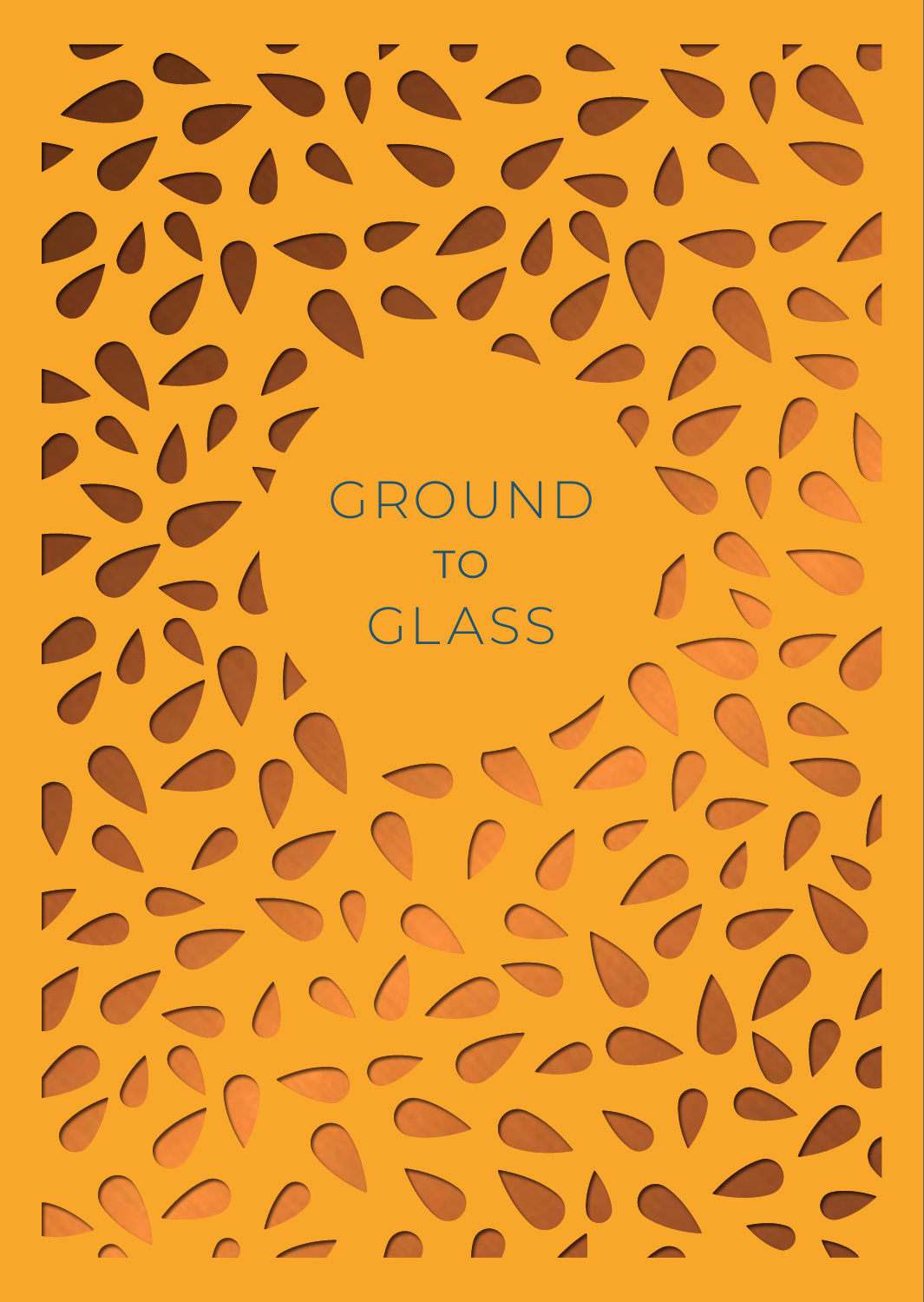# A FEW LITTLE WORDS

Can you remember the first time you had a really incredible cocktail? The drink that ignited your love for spirits? Most journeys into the wonderful world of liquor begin with just one drink… But this time, we're going back further – to the ground.

This menu is an exploration of the journey from ground to glass that we celebrate every day in our own distillery. What really makes a spirit? It's where it comes from, how it's treated, what it's used for.

From the harvest and cultivation, through the processes that turn it into an adored cocktail ingredient - distillation and maturation - to that stunning first sip that you're about to take.

For each drink, we've carefully teased out the maximum amount of flavour from our spirits. Infusing, macerating, fat washing and roto-vapping to enhance, develop and celebrate flavours; pairing them with shrubs, syrups and foams. Ask us how we made your drink just so, or follow the QR codes to make elements yourself at home.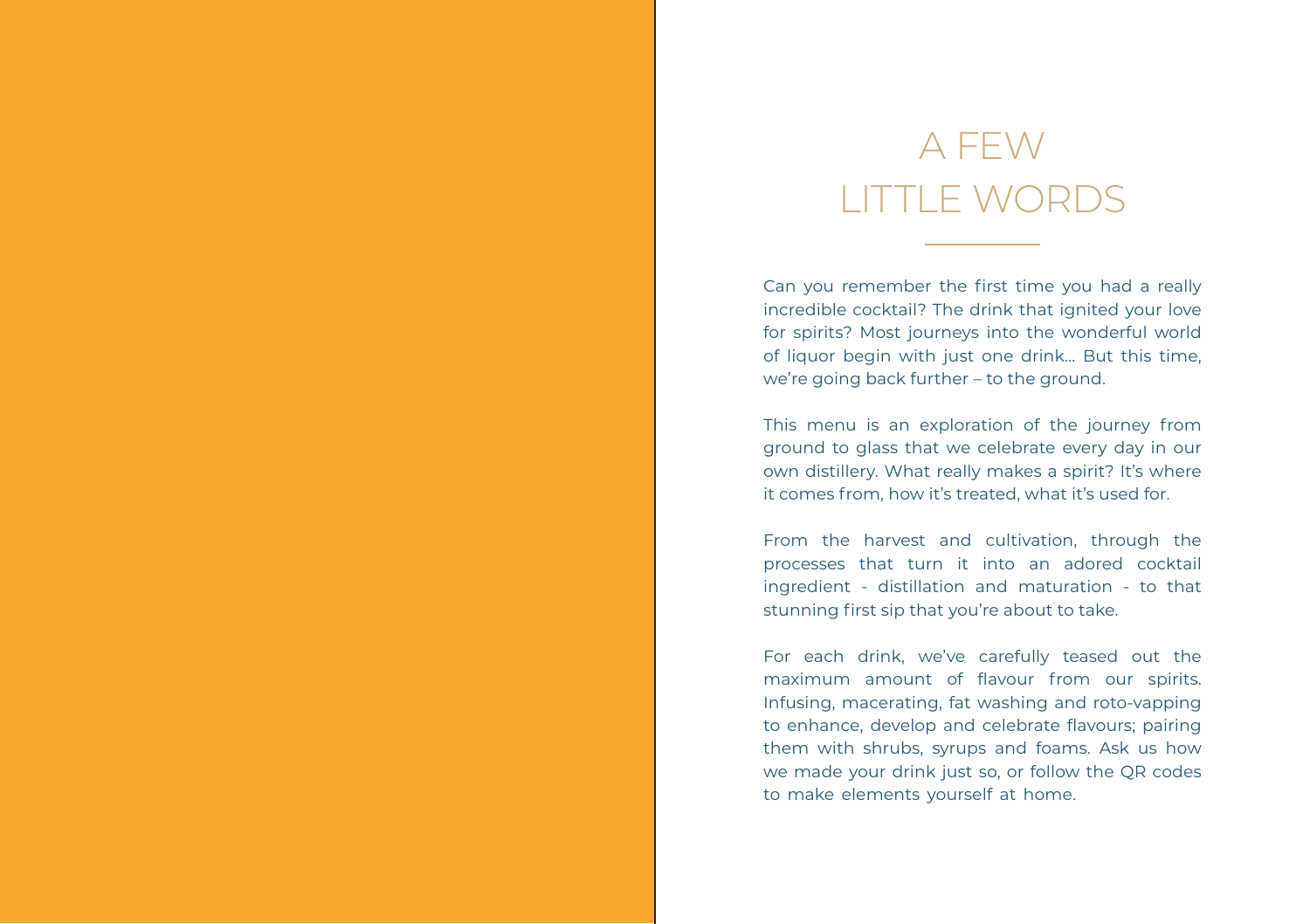## THE JOURNEY OF A SPIRIT IN CONTRATION MATRIX 4-5

It starts in the

ground

### 6-7

In this stage, we celebrate earthy flavours and the processes that transform grains into ingredients. Expect vegetal, freshly picked flavours of spring.

### 8-9

Heat and evaporation are the core elements of distillation that influence the flavours in this stage which showcases clean, bright flavours.

### 10-11

The processes here transform spirits. Intense flavours come from age and reduction, while dilution and infusion add new dimensions. Expect smooth, rich creations.

### 12-13

What do we do with spirits once we have them? We share them, mix them, most importantly - sip them. Find complex drinks to savour here.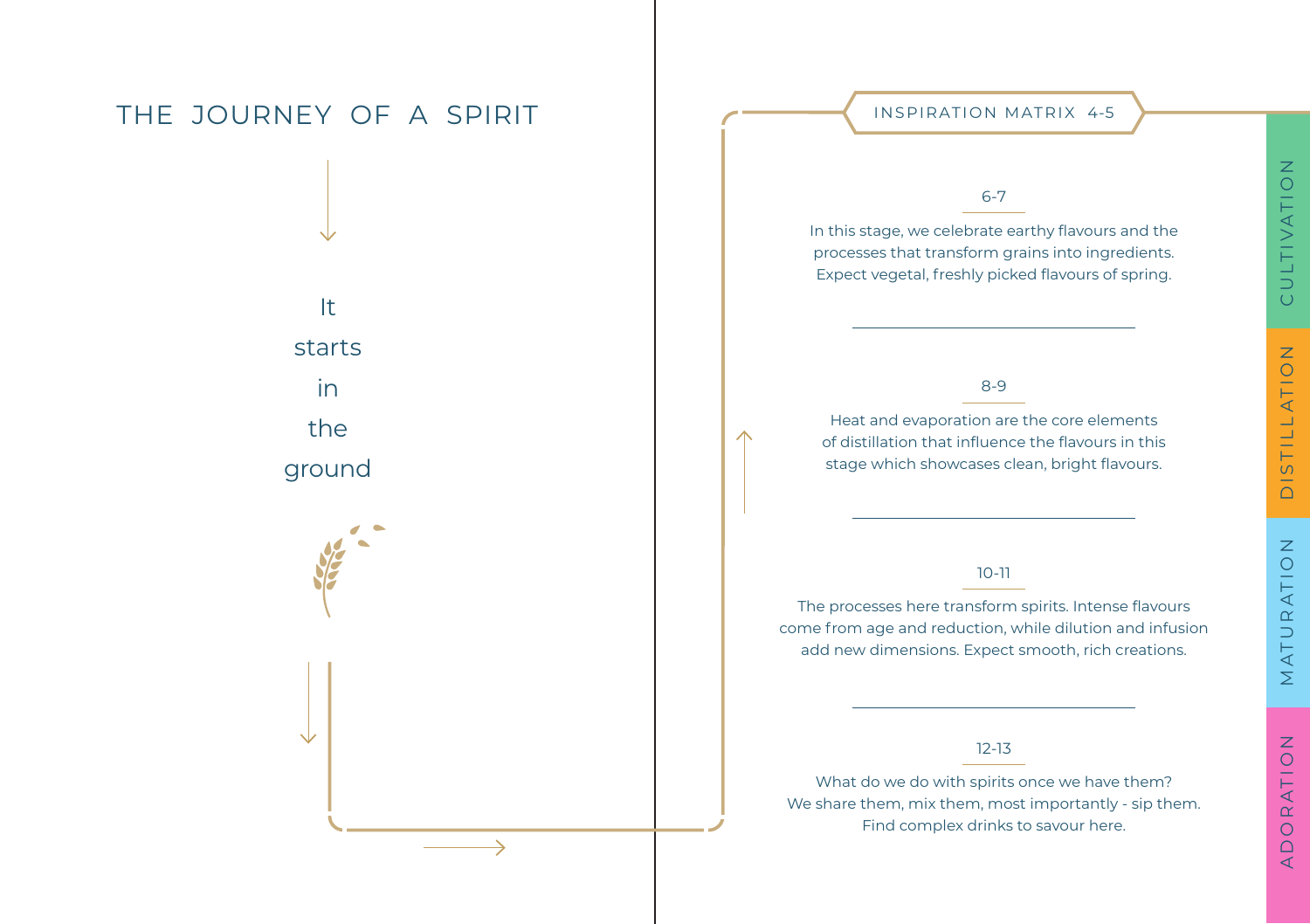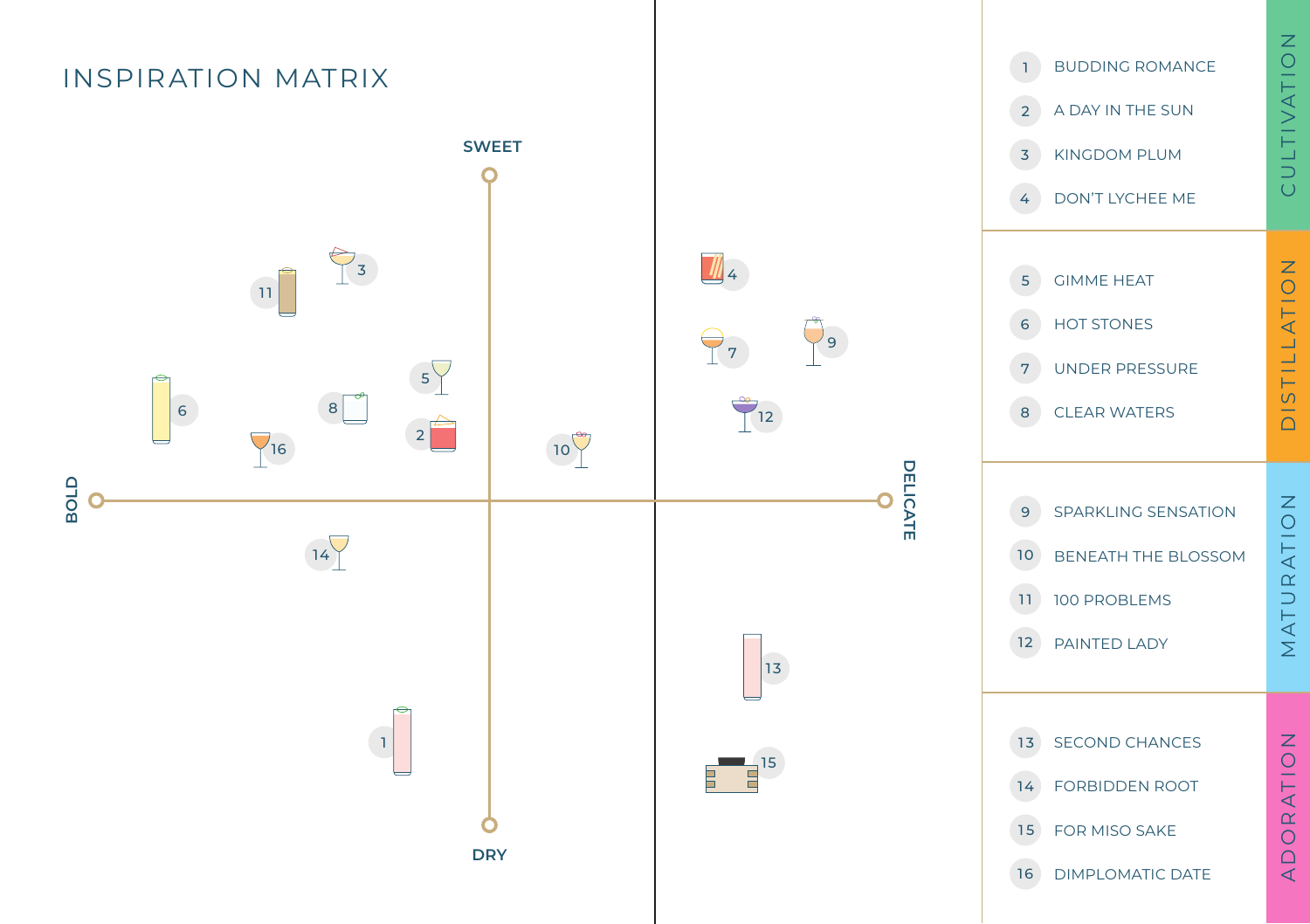ZOLTTANION DE MANAGEMENT DE DE HAN LIJDU

CULTIVATION

 $\sum_{i=1}^{n}$ 

EHYDRATION

ā

SS

## **A Day In The Sun**

*(noun) (dee-hy-dray-shun)*

Forty-Five Rose Vermouth / Bourbon / Tomato / Cassia / Bitters £13

FERMENTATION

FERMENTATION

 $\mathsf{O}_\mathbf{O}$ 

MACERATION

MACERATION

TART

FRESH

**SSS** WARM VEGETAL œ

**B** RICH



# Haçienda Gin / Sake / Ginger / Yuzu / Plum **※ CLEAN**  $\sqrt{\phi}$  CRISP **Kingdom Plum** *(noun) (fer-men-tay-shun)*

Signature Gin / Plum / Red Wine / Amaro / Honeycomb / Lychee **Don't Lychee Me** *(noun) (mass-er-ay-shun)* SWEET SHARP



£10.50

£11.50

CULTIVATION

CULTIVATION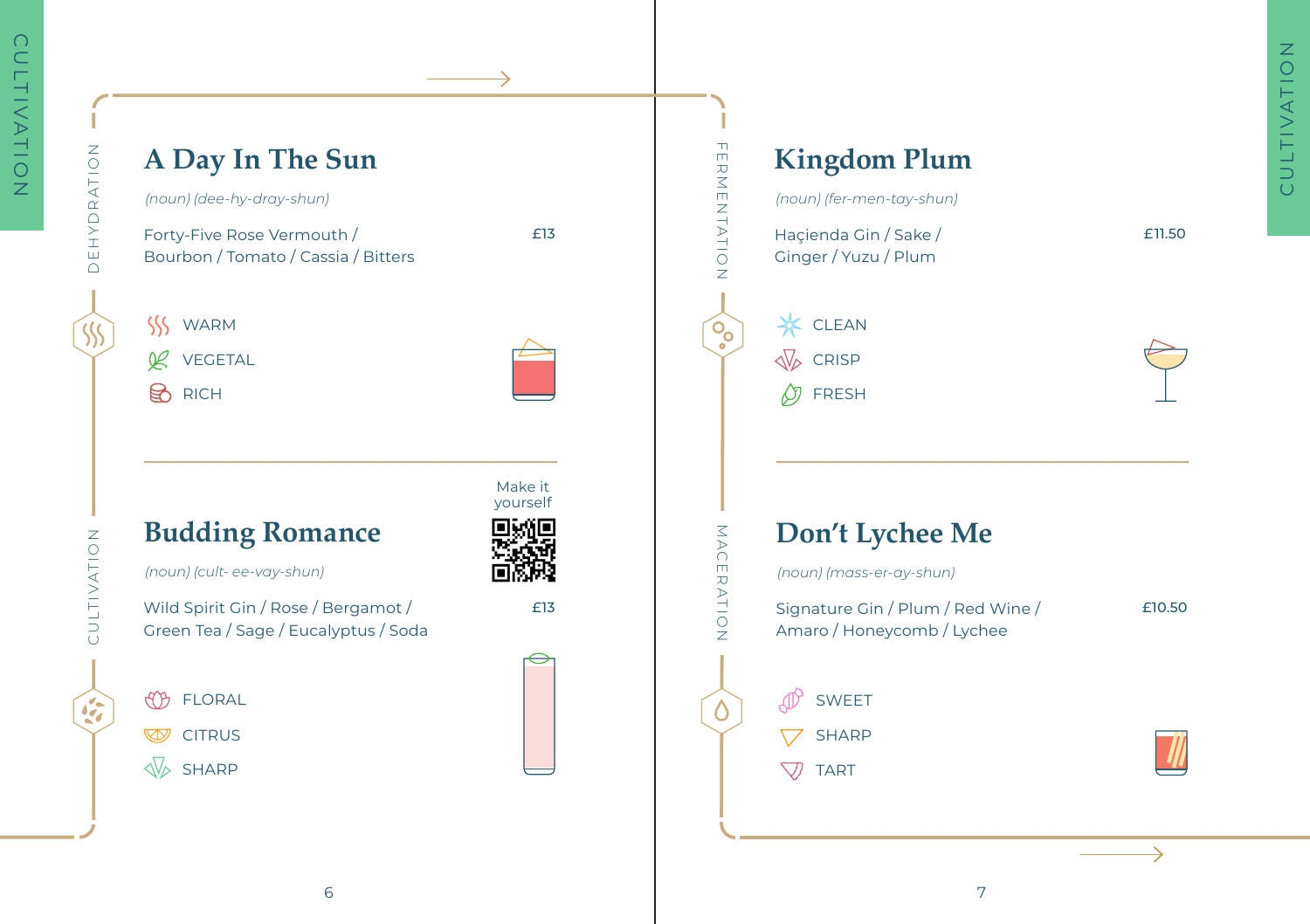

DISTILLATION

DISTILLATION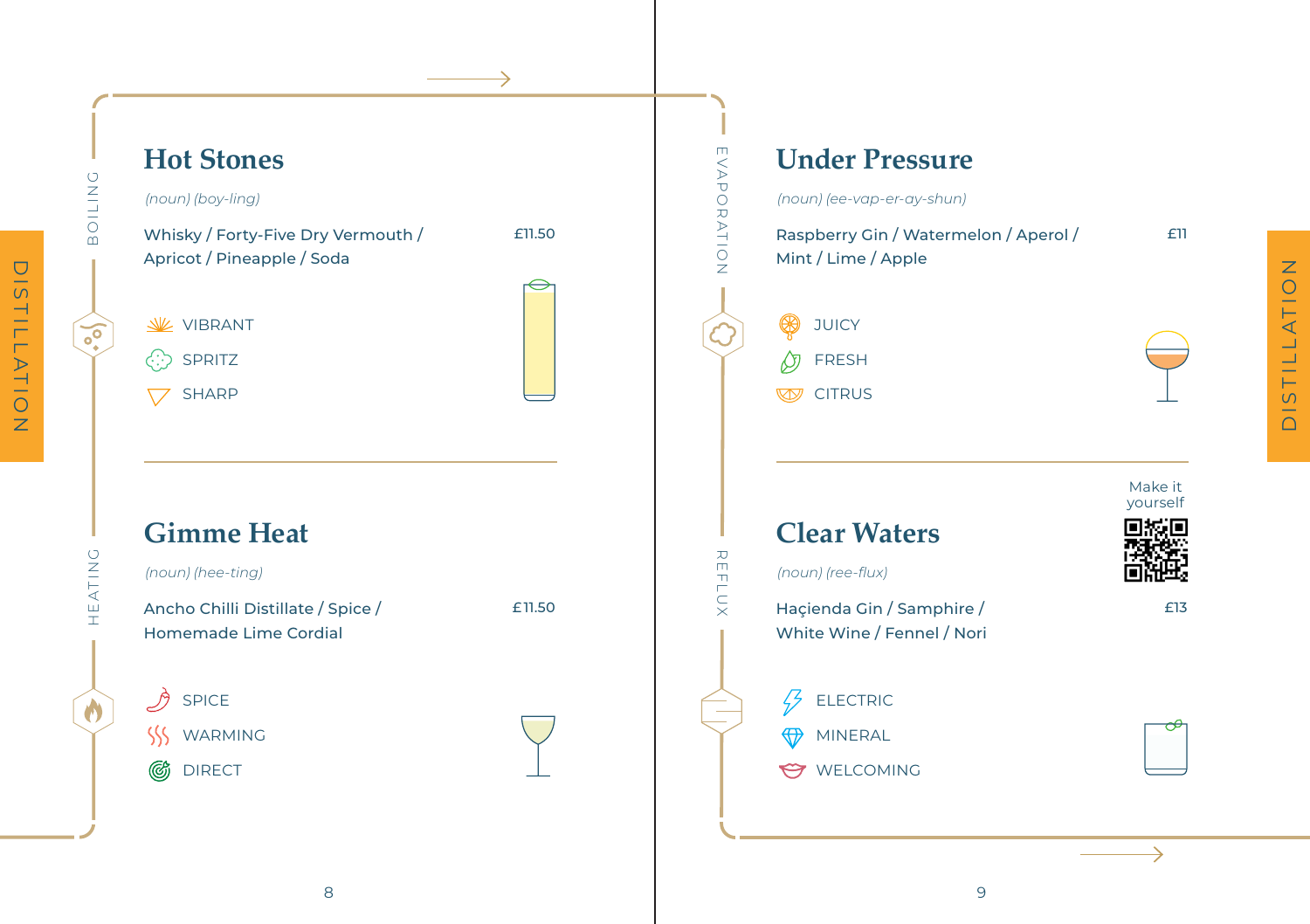## **Beneath The Blossom**

*(noun) (die-loo-shun)*

 $\leq$  SMOOTH SUBTLE **SP** BALANCED

Signature Gin / Forty-Five Rose Vermouth / Cherry Blossom / Pineapple Amaro **Elizabeth Pineapple Amaro** 

Make it yourself 回流回

NOILOTIC

# **Sparkling Sensation**

*(noun) (con-den-say-shun)*

Manchester Spirit Vodka / Peach / Cucumber / Raspberry / Grapefruit / Sparkling Wine / Soda

CONDENSATION

्<br>शिर् INVIGORATING

 $\circ_{\circ}$ SPARKLING

ACCESSIBLE



£12.50

## **100 Problems**

### *(noun) (o-king)*

OAKING

 $\bigoplus$ 

OAKING

INFUSION

్టిం

INFUSIO ż

Oak Infused One-Eyed Rebel / Honey Comb Cordial / Pistachio Orgeat / Espresso / Salt £12.00

- **SSS WARM** 
	- SWEET
- **SPICED**



# **Painted Lady**

*(noun) (in-few-shun)*

- Haçienda Gin / Pisco / Pomegranate / White Chocolate / Lemon / Lime
- ∞ FRESH **AB FLORAL**
- **CITRUS**

£11.50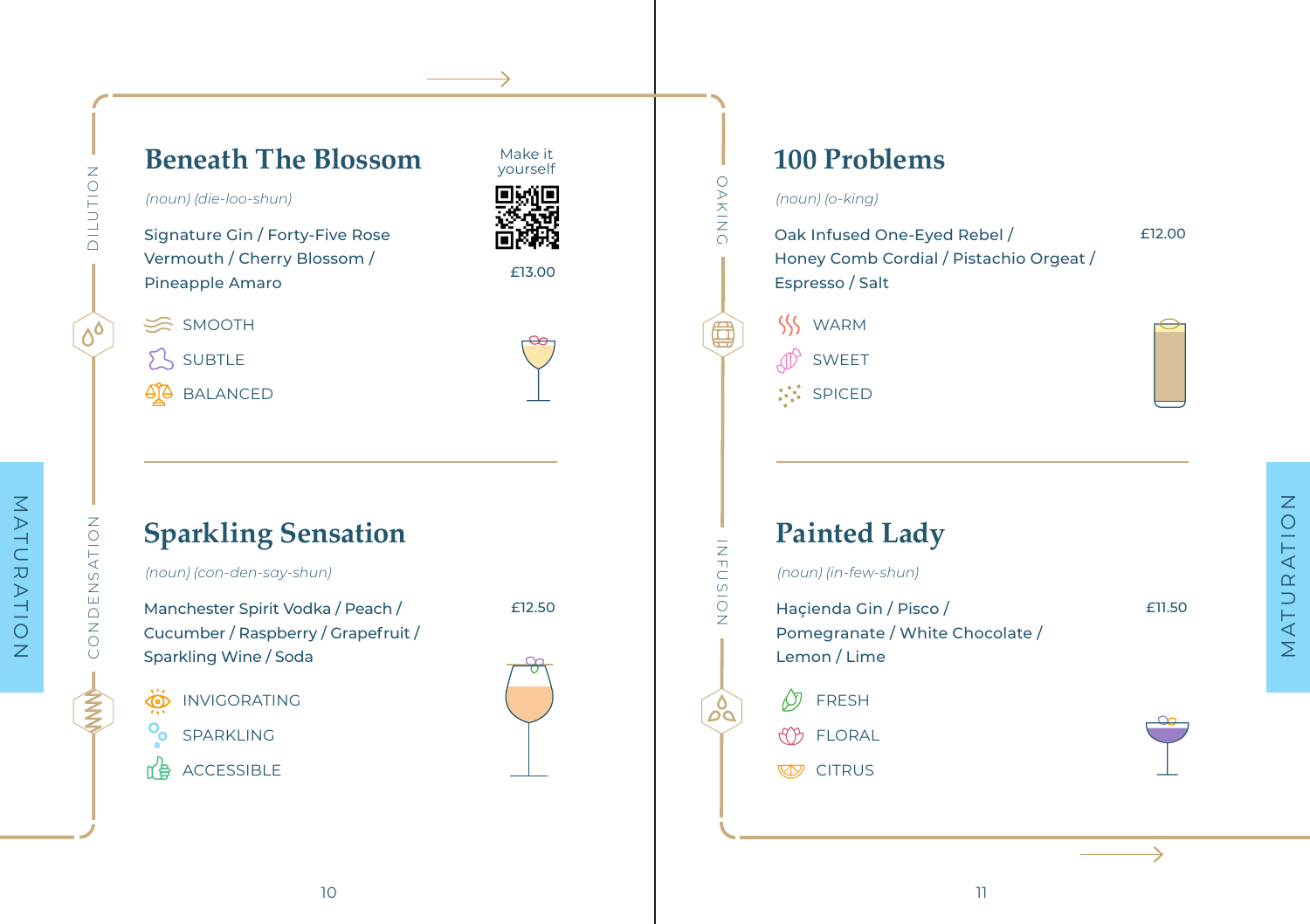

ORATION ADORATION $\overline{A}$ 

Make it yourself

£12

£12.50

12

ADORATION

ADORATION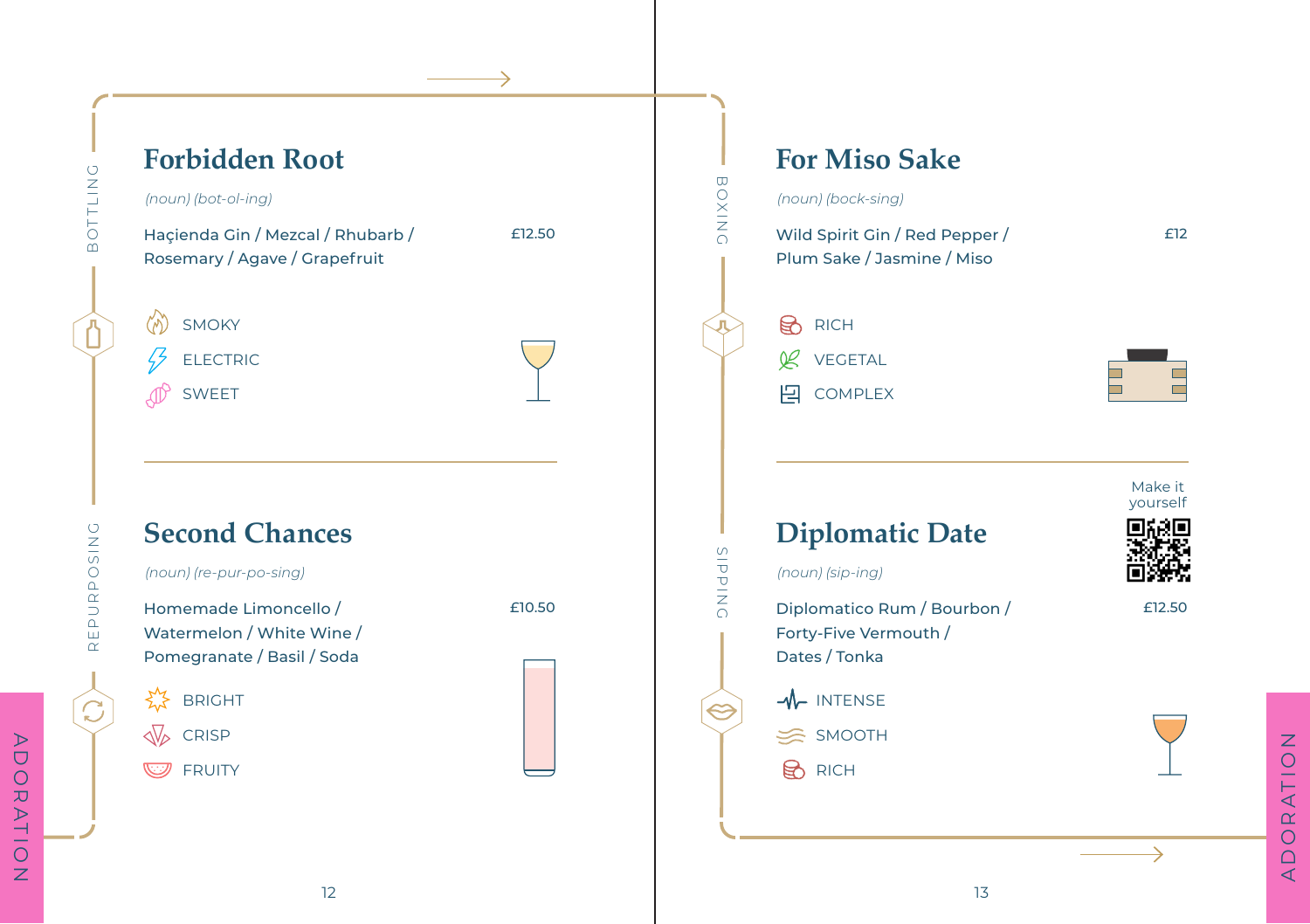At Three Little Words, we're on a mission to do great things. Great drinks, food, atmosphere, and – always – great people. We're extremely proud to have won Team of the Year 2022 at the Top 50 Cocktail Bars in the UK.

In 2022, we are continuing our efforts to have a lasting positive impact on the world and on our industry. This includes working towards B Corp Certification, reducing company waste and carbon emissions, and partnering with local charities.



### **A Toast To Charity**

Raise a glass with us. Pay it forward with a donation to charity. All proceeds go direct to our local charity partner — ask your server who we're supporting this month.

£5.00

Every drink on our menu contains ingredients made here at Three Little Words or The Spirit of Manchester Distillery. Some are special tinctures, distillates and infusions, crafted specifically for the drinks they're used in. Others are staples - delicious spirits made with love in the distillery next door. Flex your creative muscles by experimenting with them in cocktails, or enjoy the simpler things in life… on the rocks, with tonic, soda.

#### **MANCHESTER GIN**

Signature Raspberry Infused Wild Spirit Blackberry Infused FAC51 - The Haçienda Overboard Navy Strength

**MANCHESTER SPIRIT VODKA**

Classic Botanical Vodka Grapefruit Tonka Coffee Habanero

#### **ONE-EYED REBEL SPICED RUM**

Original Spiced Botanical Rum Black Cherry Passionfruit & Coconut

#### **FORTY-FIVE ENGLISH VERMOUTH**

Distinctly Dry Radiant Rose

#### **SPECIAL RELEASES**

Manchester Absinthe Limited Editions - Ask about our latest release Mother of Pearl - Oyster Gin Wedding Edition Gin

All our spirits are available to take home. You can also sample a selection in our distillery experiences, which we occasionally have last-minute availability for. Ask your server for more information.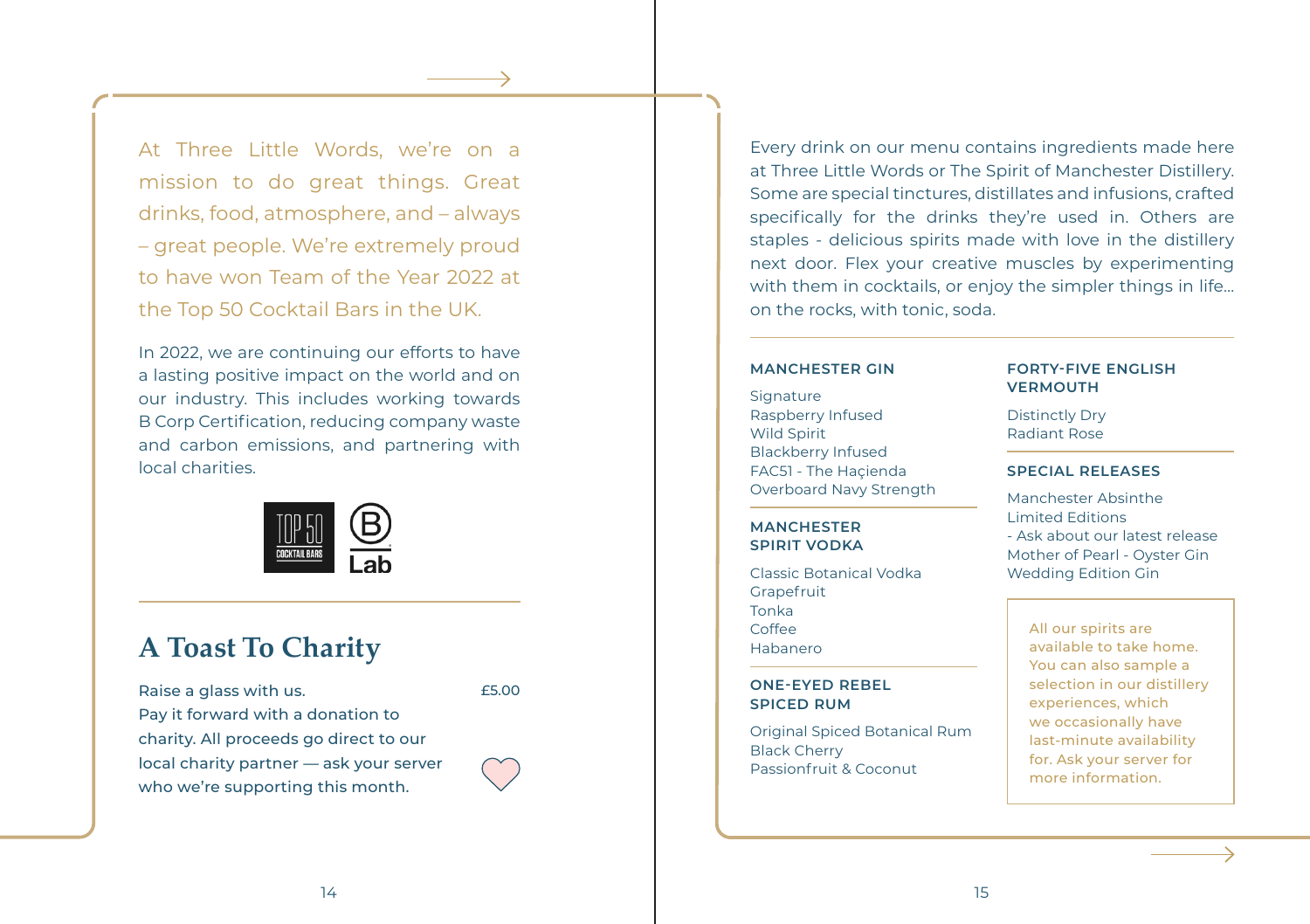

Visit **threelittlewordsmcr.co.uk/2022** for recipes, techniques, and more from our 2022 cocktail guide.



#### **THREELITTLEWORDSMCR.CO.UK**

INSTA: THREELITTLEWORDSMCR FB: THREELITTLEWORDSMCR TWEET: 3LITTLEWORDSMCR